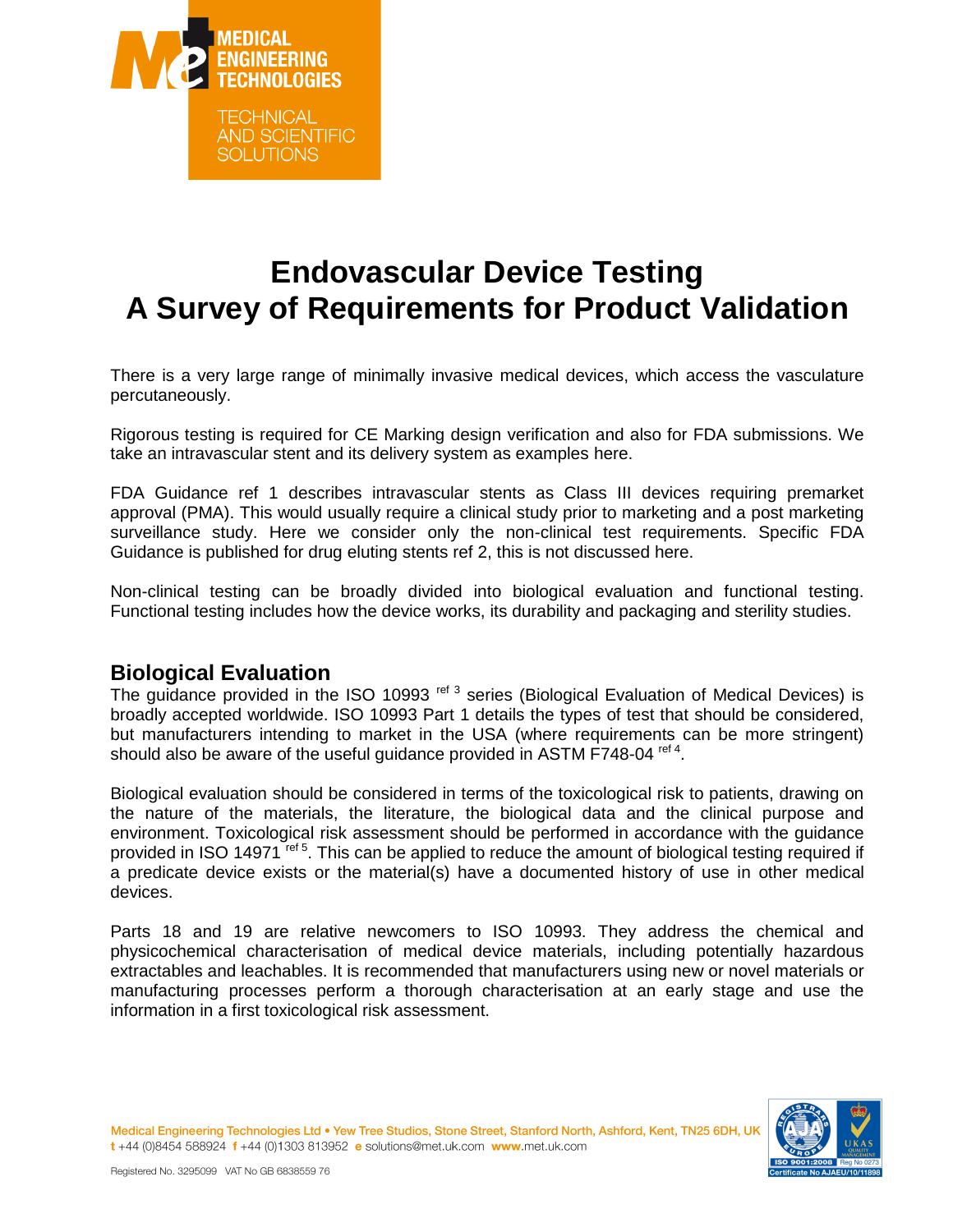

Biological evaluation plans for two devices are presented: a (European) Class III intravascular stent and its Class IIa delivery system. Manufacturers should be aware that if the two products are marketed in Europe as a single device then the whole system becomes Class III, meaning that the delivery system must also be treated as a Class III device with more stringent testing.

ISO 10993 Part 1 recommends that a Class IIa device be subjected to cytotoxicity, acute systemic toxicity and irritation testing. These address the short term biocompatibility of the materials as the stent delivery system is in contact with the patient only for a short period of time. Additionally, because the delivery system comes into contact with circulating blood a haemocompatibility test is recommended. The test data can then be fed into a further round of toxicological risk assessment. Part 4, regarding haemocompatibility, lists 25 different categories of test and therefore manufacturers should consider the IR strategy carefully and are advised to discuss it first with the appropriate regulatory agency. A typical set of tests for a stent delivery system might include thrombosis, coagulation, platelet count, haematology (two tests) and a complement activation panel for immunology.

As a Class III long term implant device that contacts circulating blood the intravascular stent should be subjected to additional tests that address the potential longer term effects: sensitisation, genotoxicity, chronic toxicity, local and systemic toxicity and carcinogenicity. Note that: in Europe two *in vitro* genotoxicity tests (Part 3) are usually performed, whilst in the USA, FDA also require an *in vivo* study to assess the mutagenic potential of stent extracts.

It should not be necessary to perform both subchronic and chronic studies but the more appropriate one should be chosen and justified. Local effects after implantation should also be evaluated.



Image 1: Diagram showing the insertion of the stent on the delivery catheter, expansion of the stent, and lastly appearance after withdrawal of the delivery catheter.



Medical Engineering Technologies Ltd . Yew Tree Studios, Stone Street, Stanford North, Ashford, Kent, TN25 6DH, U t+44 (0)8454 588924 f+44 (0)1303 813952 e solutions@met.uk.com www.met.uk.com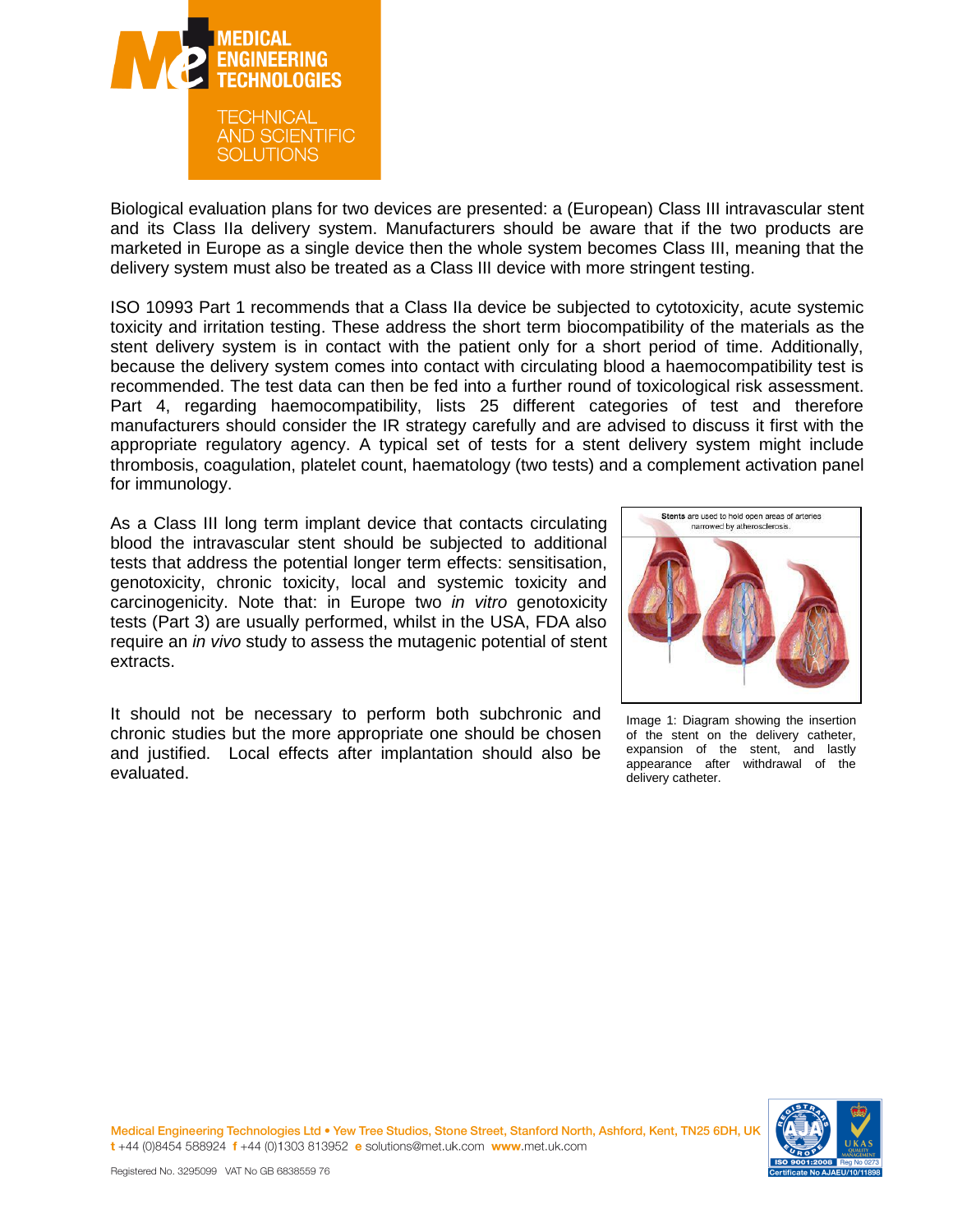

## **Functional Testing – Design Verification – Delivery System**

The majority of the functional assessments for a delivery device are described in ISO 25539-1:2003 - Cardiovascular implants -- Endovascular devices ref 6. This standard gives a guide to design verification. With tests encompassing strength and durability, dimensional characteristics, and forces to deploy and remove.

Important strength factors are: tensile strength of all joints, circumferential strength, kink resistance in bending, and rotational rigidity.

Other more subtle characteristics are the acceptability and robustness of user ergonomics and the low trauma requirements of components passing through vessels.

Test benches are available which simulate different vascular geometries and allow insertion and removal forces of delivery systems to be analysed. These benches can simulate blood flow within the vasculature and a variety of vessel wall compliances. Also, linear force transmission, torque transmission and resistance to kinking can be evaluated on these test benches.

| <b>Delivery System Test Requirements</b>                                                                                                        |                                    |
|-------------------------------------------------------------------------------------------------------------------------------------------------|------------------------------------|
| Dimensional verification                                                                                                                        | Pressure vs. flow characterization |
| Catheter body tensile strength                                                                                                                  | Catheter burst pressure            |
| Tubing to connector bond strength                                                                                                               | Leakage between lumena             |
| Catheter elongation                                                                                                                             | Leakage at hub                     |
| Tip attachment strength                                                                                                                         | Balloon inflation /deflation time  |
| <b>Catheter stiffness</b>                                                                                                                       | Balloon related burst pressure     |
| Catheter flexural fatigue                                                                                                                       | <b>Balloon fatigue</b>             |
| Insertion and removal forces                                                                                                                    | Torque transmission                |
| Coating performance and stability                                                                                                               |                                    |
| <b>Guide wire Test Requirements</b>                                                                                                             |                                    |
| Surface inspection                                                                                                                              | <b>Corrosion resistance</b>        |
| Bond strength needle to hub                                                                                                                     | Force at break                     |
| Leakage from sheath introducer                                                                                                                  | Leakage through haemostasis valve  |
| Guide wire fracture test                                                                                                                        | Guide wire flexing test            |
| Safety wire to coil strength                                                                                                                    | Core wire to coil strength         |
| Bond strength hub to dilator<br>$\tau$ ( $\tau$ ) $\tau$ ) . $\sigma$ , and a sequence of $\epsilon$ and the sequence of the sequence of $\tau$ | Coating performance and stability  |

TABLE I: Summary of functional test requirements for an intravascular stent delivery system.



Medical Engineering Technologies Ltd . Yew Tree Studios, Stone Street, Stanford North, Ashford, Kent, TN25 6DH, U t+44 (0)8454 588924 f+44 (0)1303 813952 e solutions@met.uk.com www.met.uk.com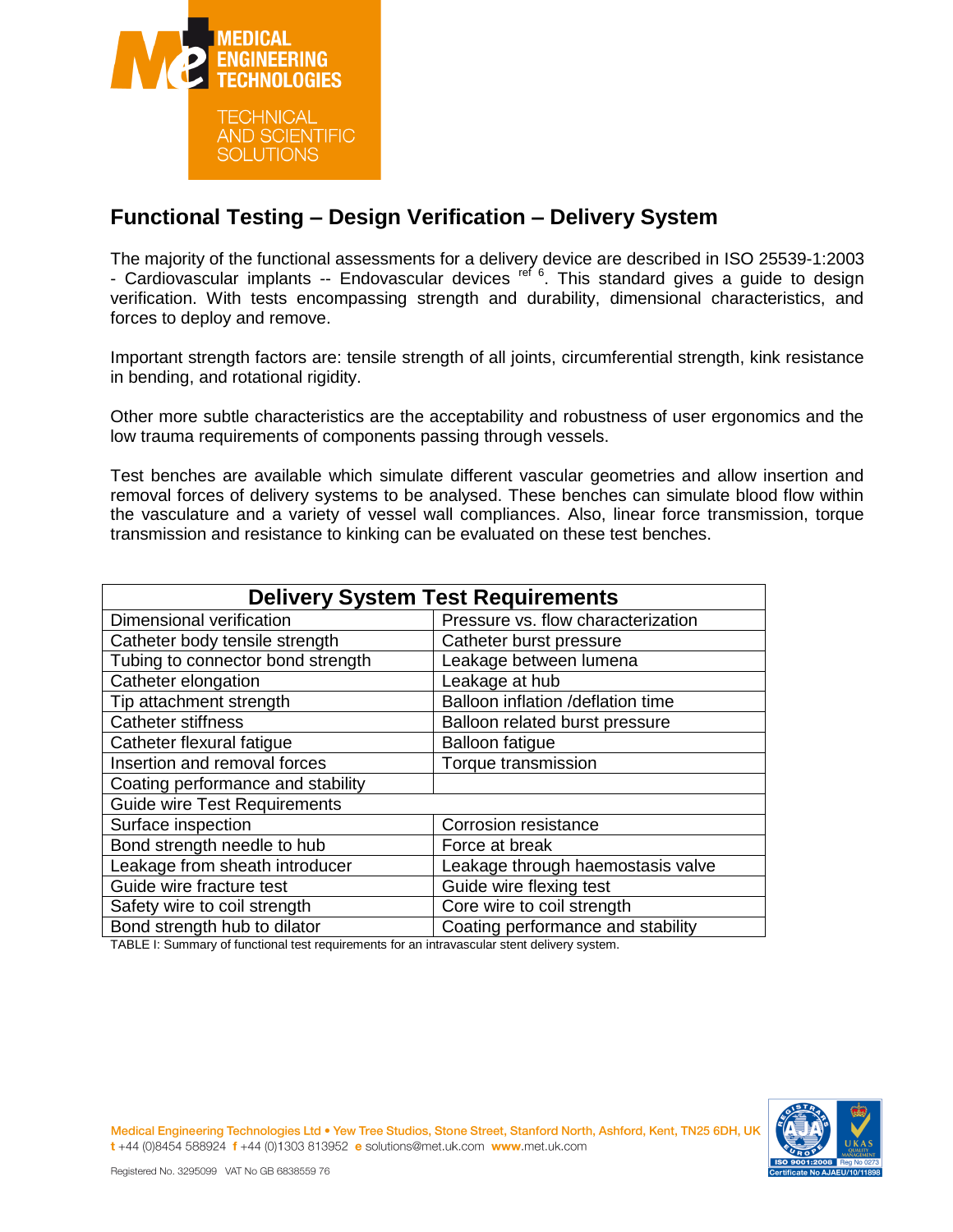

## **Functional Testing – Design Verification – Stent**

Implanted devices such as stents are required to function for a long period in a hostile environment. Durability testing is key to proving that performance does not decay *in-vivo*. This involves pulsing a number of stents (within artificial vessels at body temperature) at an accelerated rate. Simulating conditions in the body, whilst giving quicker feedback on performance. Typically 10 years use is simulated over 400 million cycles. The product under test is periodical examined under the microscope to identify any early signs of fatigue and any particles released are trapped for analysis. Following fatigue testing a full examination of mechanical and surface properties is carried out including electron microscope analysis. Mechanical testing includes a comparison of tensile strengths, burst resistance and crush resistance before and after use.



Image 2: Examples of stents used in Aortic Endovascular Repair (EVAR) procedure.

All testing should be carried out samples, which are representative of the finished product. They should have undergone all production processes including maximum sterilisation and have any surface coatings in place.

The outward radial force delivered by a stent is also an important factor as it may damage a vessel of become dislodged if it is too loose. Sophisticated equipment is available for mapping this force against an array of pressure sensors. Equally the vessel wall may collapse a stent and hence the stiffness and radial strength (defined as force to produce permanent distortion) is important. Similarly, flexural testing is important for stents and grafts. This information should be combined with a stress analysis.

*In vitro* testing should be combined with finite element, stress strain analysis using data on the mechanical properties of materials combined with stent design and stress history during fabrication and use.

The behaviour of stents during delivery is also important. The retention force of the stent on its shaft should be detailed as well as any dimensional changes occurring during deployment (recoil and foreshortening). Test methods for dimensional changes are described in ASTM 2079 ref 7 and ASTM 2081 <sup>ref 8</sup>.

Corrosion is of particular concern for metallic stents and there are a variety of standards recommending test methods. Key among these is ASTM F2129-06 ref 9.



Medical Engineering Technologies Ltd . Yew Tree Studios, Stone Street, Stanford North, Ashford, Kent, TN25 6DH, UI t+44 (0)8454 588924 f+44 (0)1303 813952 e solutions@met.uk.com www.met.uk.com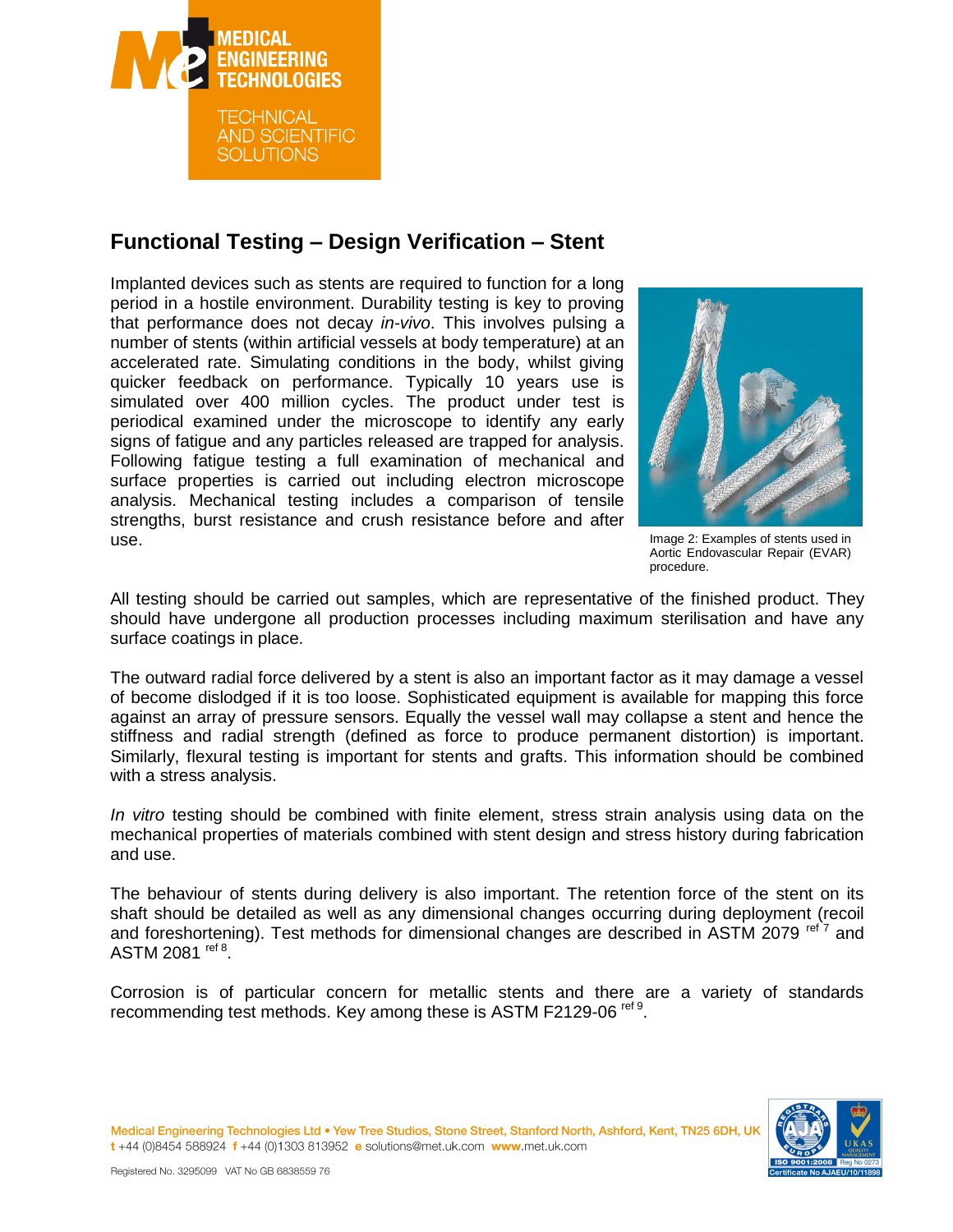

MRI compatibility, force and heating, should be demonstrated including damaged and overlapping stents as well as any heat effect on drug elution. ASTM F2213 - 06<sup>ref 10</sup> and ASTM F2052 - 06e1<sup>ref</sup>  $11$  give advice here.

| <b>Stent Test Requirements</b>             |                                          |
|--------------------------------------------|------------------------------------------|
| Dimensional Verification, including vessel | Radial stiffness and strength (crush and |
| contact area                               | kink resistance)                         |
| Corrosion resistance                       | Retention force - stent securement       |
| Behaviour of any memory metals             | Stability and function of any coatings   |
| Stent integrity                            |                                          |
| <b>Dimensional Verifications</b>           |                                          |
| Physical dimensions contracted<br>and      | Stent diameter vs. balloon inflation     |
| expanded.                                  | pressure.                                |
| Vessel contact area                        | Crossing profile / diameter              |
| Foreshortening                             | Recoil                                   |

TABLE II: Summary of functional test requirements for a stent.

#### **Summary**

The functional and biological evaluation of a new medical device should be planned early, during the R&D phase, bearing in mind prior history of the materials in medical devices, the chemical characterisation of the materials and the available literature. Discuss your strategy with your regulatory agency: both parties will benefit. Bear in mind the regulatory differences of your target markets. Use a risk based approach: be certain of your device classification and subject all biological data to toxicological risk assessment. As with any medical device the testing requirements are dictated by the product claims and risk analysis. The degree of novelty of designs, materials and production methods will have a very important bearing on the risk analysis. Fatigue testing for implants is essential as are a large range of dimensional and build quality tests.

Details in this article are not comprehensive and are limited by space requirements. Contact the author for further details.



Medical Engineering Technologies Ltd . Yew Tree Studios, Stone Street, Stanford North, Ashford, Kent, TN25 6DH, U t+44 (0)8454 588924 f+44 (0)1303 813952 e solutions@met.uk.com www.met.uk.com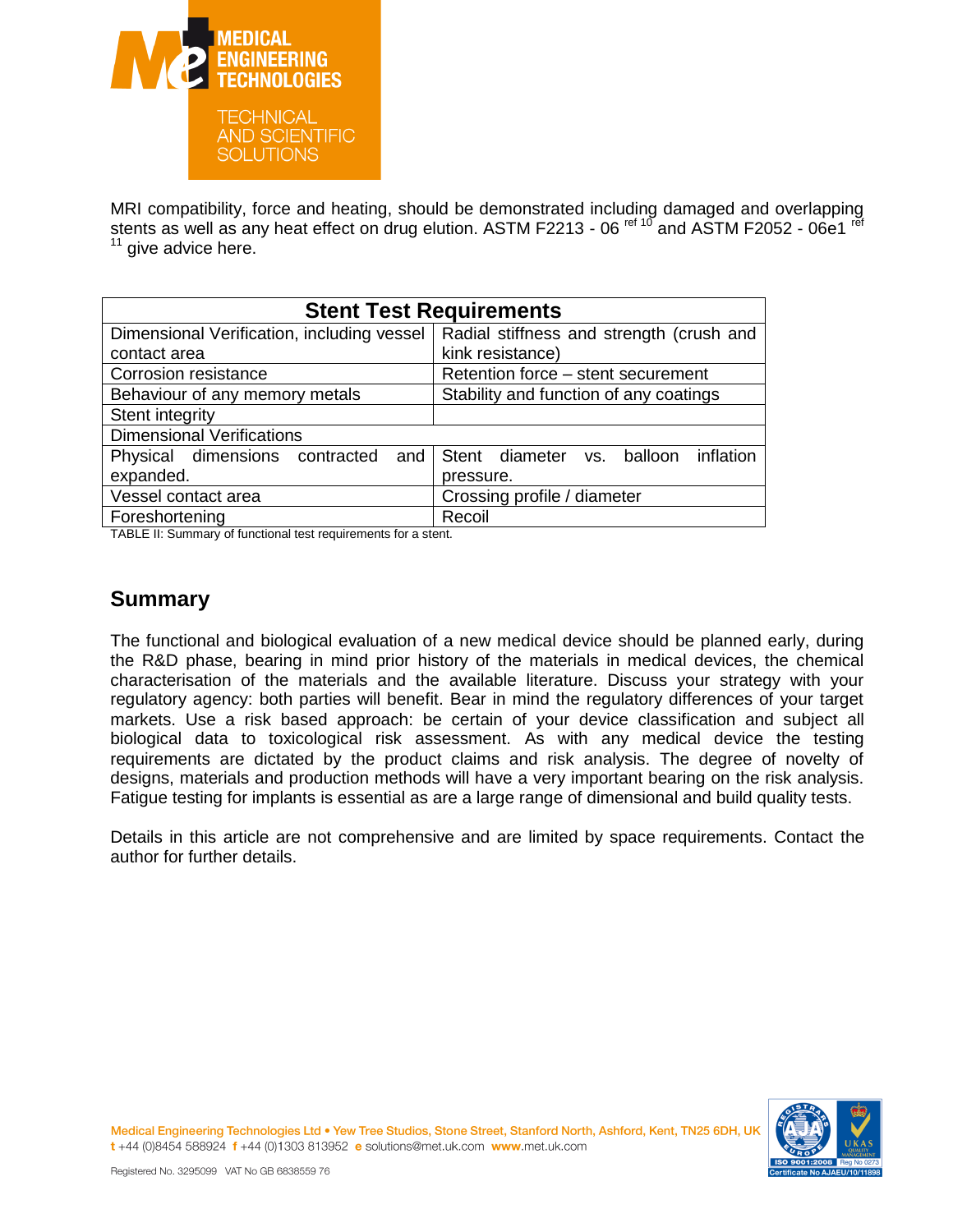

### **References**

FDA: Guidance for Industry and FDA Staff. Non-Clinical Tests and Recommended Labelling for Intravascular Stents and Associated Delivery Systems, 1 January 2005.

Guidance for Industry: Coronary Drug-Eluting Stents- Nonclinical and Clinical Studies, March 27, 2008

ISO 10993 - Biological evaluation of medical devices

ASTM F748-04 Standard practice for selecting generic biological test methods for materials and devices.

ISO 14971 Application of risk management to medical devices.

ISO 25539-1:2003 - Cardiovascular implants -- Endovascular devices

ASTM F 2079 Standard Test Method for Measuring Intrinsic Elastic Recoil of Balloon-Expandable **Stents** 

ASTM F 2081 Standard Guide for Characterization and Presentation of the Dimensional Attributes of Vascular Stents

ASTM F2129-06, Standard Test Method for Conducting Cyclic Potentiodynamic Polarization Measurements to Determine the Corrosion Susceptibility of Small Implant Devices

ASTM F2213 - 06 Standard Test Method for Measurement of Magnetically Induced Torque on Medical Devices in the Magnetic Resonance Environment

ASTM F2052 - 06e1 Standard Test Method for Measurement of Magnetically Induced Displacement Force on Medical Devices in the Magnetic Resonance Environment

Other Standards of Interest

ISO 11070:199[8](http://www.iso.org/iso/iso_catalogue/catalogue_tc/rss.xml?csnumber=19052&rss=detail) Sterile, single-use intravascular catheter introducers

ISO 10555-1:199[5](http://www.iso.org/iso/iso_catalogue/catalogue_tc/rss.xml?csnumber=18640&rss=detail) Sterile, single-use intravascular catheters -- Part 1: General requirements amended in 1999 and 2004

ASTM F 2004 Standard Test Method for Transformation Temperature of Nickel-Titanium Alloys by Thermal Analysis

ASTM F 2082-02 Standard Test Method for Determination of Transformation Temperature of Nickel-Titanium Shape Memory Alloys by Bend and Free Recovery

ASTM F746 - 04 Standard Test Method for Pitting or Crevice Corrosion of Metallic Surgical Implant **Materials** 

ASTM F2119 - 07 Standard Test Method for Evaluation of MR Image Artifacts from Passive Implants